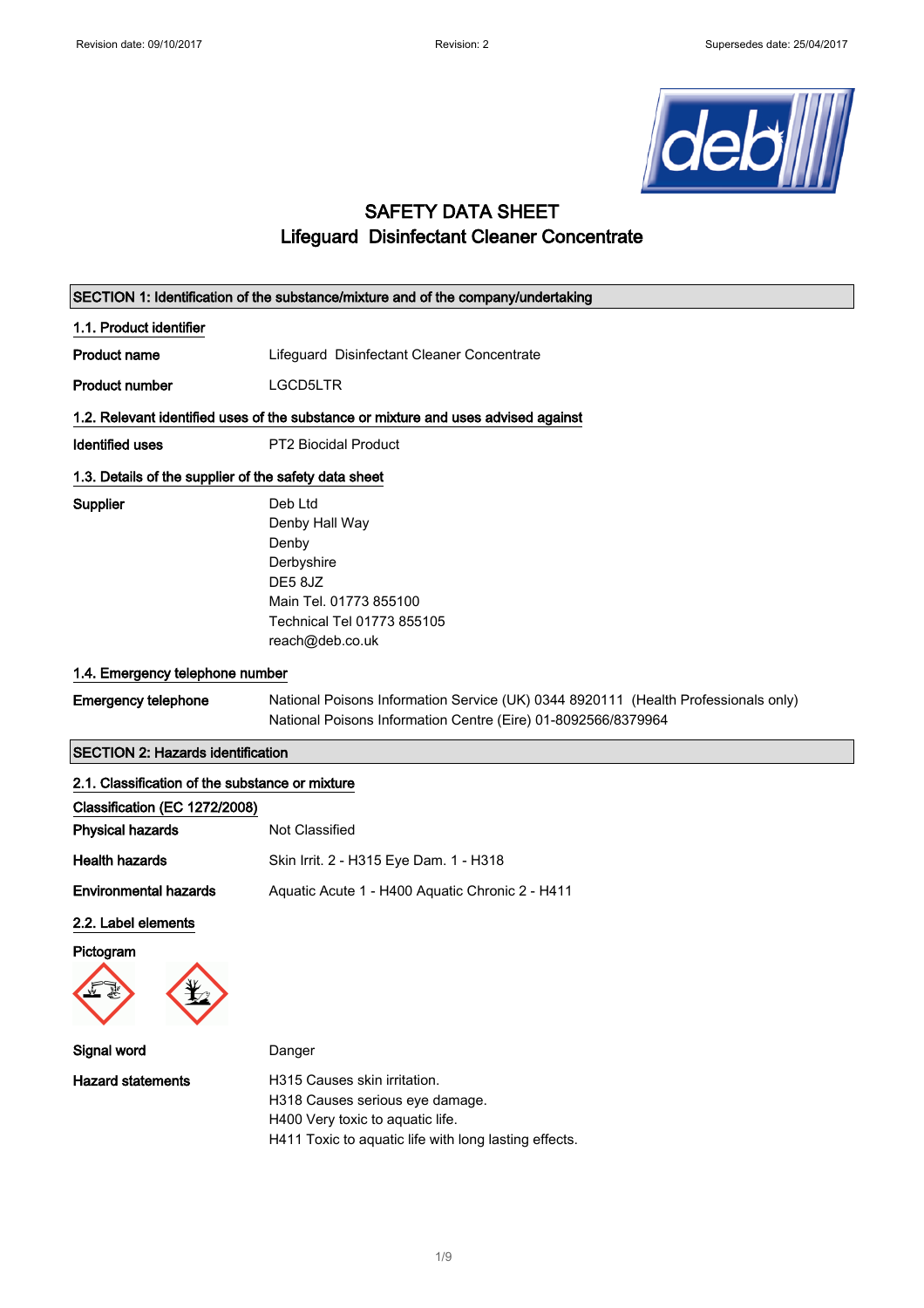| <b>Precautionary statements</b>           | P273 Avoid release to the environment.<br>P280 Wear protective gloves/ protective clothing/ eye protection/ face protection.<br>P302+P352 IF ON SKIN: Wash with plenty of water.<br>P305+P351+P338 IF IN EYES: Rinse cautiously with water for several minutes. Remove<br>contact lenses, if present and easy to do. Continue rinsing.<br>P332+P313 If skin irritation occurs: Get medical advice/ attention.<br>P501 Dispose of contents/ container in accordance with local regulations. |
|-------------------------------------------|--------------------------------------------------------------------------------------------------------------------------------------------------------------------------------------------------------------------------------------------------------------------------------------------------------------------------------------------------------------------------------------------------------------------------------------------------------------------------------------------|
| Supplemental label<br>information         | BPR001 Use biocides safely. Always read the label and product information before use.                                                                                                                                                                                                                                                                                                                                                                                                      |
| Contains                                  | C12-15 ALCOHOLETHOXYLATE (7EO), ALKYL BENZYL DIMETHYL AMMONIUM<br><b>CHLORIDE</b>                                                                                                                                                                                                                                                                                                                                                                                                          |
| Detergent labelling                       | < 5% disinfectants, < 5% non-ionic surfactants, Contains BENZYL SALICYLATE                                                                                                                                                                                                                                                                                                                                                                                                                 |
| Supplementary precautionary<br>statements | P391 Collect spillage.<br>P362+P364 Take off contaminated clothing and wash it before reuse.<br>P313 Get medical advice/ attention.<br>P401 Store in accordance with local regulations.                                                                                                                                                                                                                                                                                                    |

#### 2.3. Other hazards

This product does not contain any substances classified as PBT or vPvB.

## SECTION 3: Composition/information on ingredients

#### 3.2. Mixtures

## C12-15 ALCOHOLETHOXYLATE (7EO) 2008 12-5% 12-5% 12-5% 12-5% 12-5% 12-5% 12-5% 13-5% 13-5% 13-5% 13-5% 13-5% 13-

CAS number: 68131-39-5

#### **Classification**

Acute Tox. 4 - H302 Eye Dam. 1 - H318 Aquatic Chronic 3 - H412

| ALKYL BENZYL DIMETHYL AMMONIUM CHLORIDE<br>CAS number: 68424-85-1<br>EC number: 270-325-2<br>REACH registration number: 01-<br>2119970550-39-XXXX<br>M factor (Chronic) = $1$<br>M factor (Acute) = $10$<br><b>Classification</b><br>Met. Corr. 1 - H290<br>Acute Tox. 4 - H302<br><b>Acute Tox. 4 - H312</b><br>Skin Corr. 1B - H314<br>Eye Dam. 1 - H318<br>Aquatic Acute 1 - H400 |                          |  |          |
|--------------------------------------------------------------------------------------------------------------------------------------------------------------------------------------------------------------------------------------------------------------------------------------------------------------------------------------------------------------------------------------|--------------------------|--|----------|
|                                                                                                                                                                                                                                                                                                                                                                                      |                          |  | $1 - 5%$ |
|                                                                                                                                                                                                                                                                                                                                                                                      |                          |  |          |
|                                                                                                                                                                                                                                                                                                                                                                                      |                          |  |          |
|                                                                                                                                                                                                                                                                                                                                                                                      | Aquatic Chronic 1 - H410 |  |          |

The full text for all hazard statements is displayed in Section 16.

#### SECTION 4: First aid measures

#### 4.1. Description of first aid measures

Inhalation Not relevant. Unlikely route of exposure as the product does not contain volatile substances.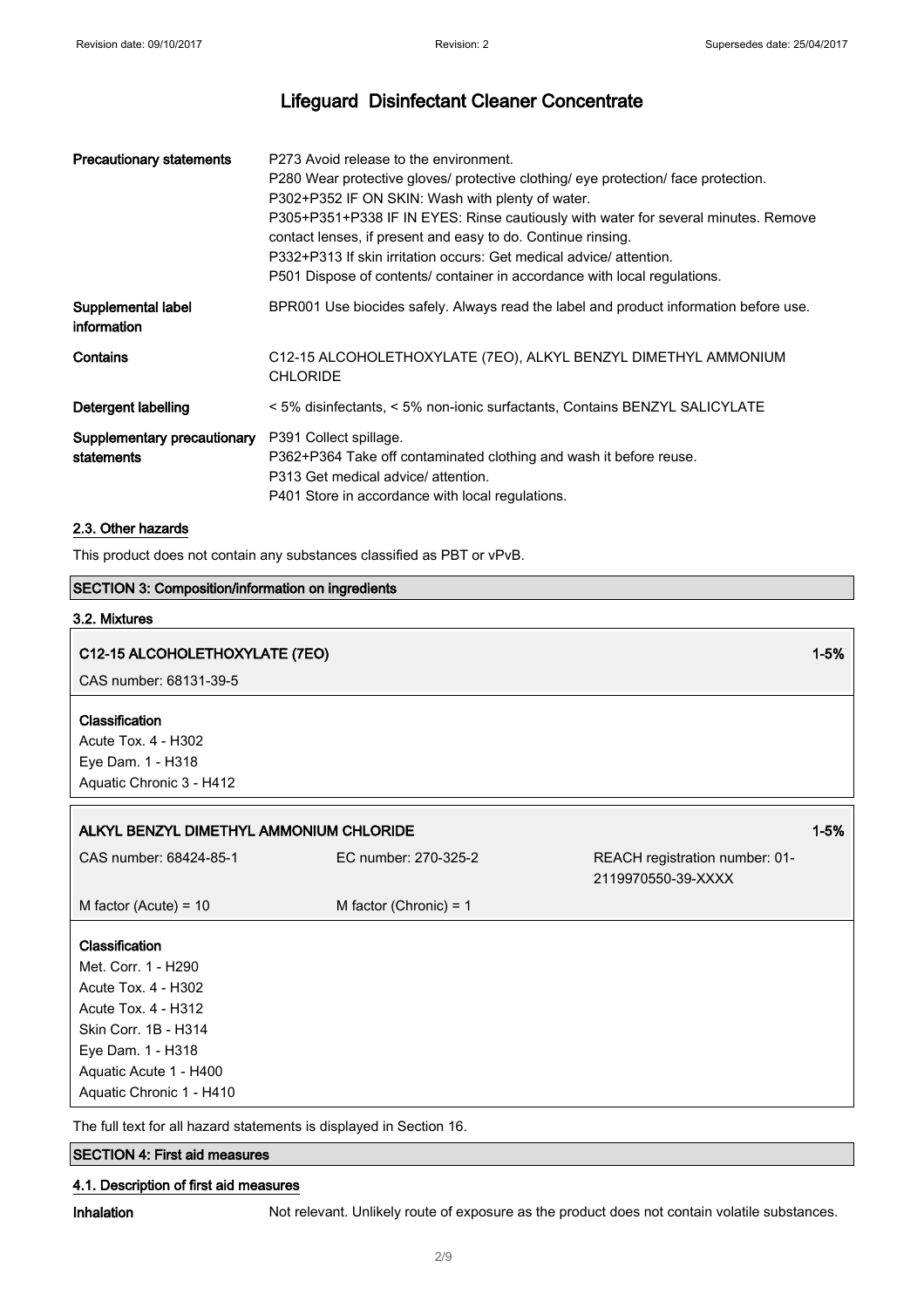| Ingestion                                                  | Rinse mouth thoroughly with water. Get medical attention if any discomfort continues.                                                                                                                  |
|------------------------------------------------------------|--------------------------------------------------------------------------------------------------------------------------------------------------------------------------------------------------------|
| Skin contact                                               | Rinse with water. Get medical attention if irritation persists after washing.                                                                                                                          |
| Eye contact                                                | Remove any contact lenses and open eyelids wide apart. Continue to rinse for at least 15<br>minutes. Get medical attention promptly if symptoms occur after washing.                                   |
|                                                            | 4.2. Most important symptoms and effects, both acute and delayed                                                                                                                                       |
| Inhalation                                                 | Irritation of nose, throat and airway.                                                                                                                                                                 |
| Ingestion                                                  | No specific symptoms known.                                                                                                                                                                            |
| <b>Skin contact</b>                                        | Prolonged skin contact may cause redness and irritation.                                                                                                                                               |
| Eye contact                                                | Causes serious eye damage.                                                                                                                                                                             |
|                                                            | 4.3. Indication of any immediate medical attention and special treatment needed                                                                                                                        |
| Notes for the doctor                                       | No specific recommendations.                                                                                                                                                                           |
| <b>SECTION 5: Firefighting measures</b>                    |                                                                                                                                                                                                        |
| 5.1. Extinguishing media                                   |                                                                                                                                                                                                        |
| Suitable extinguishing media                               | The product is not flammable. Use fire-extinguishing media suitable for the surrounding fire.                                                                                                          |
| 5.2. Special hazards arising from the substance or mixture |                                                                                                                                                                                                        |
| <b>Hazardous combustion</b><br>products                    | No known hazardous decomposition products.                                                                                                                                                             |
| 5.3. Advice for firefighters                               |                                                                                                                                                                                                        |
| Protective actions during<br>firefighting                  | No specific firefighting precautions known. Avoid the spillage or runoff entering drains, sewers<br>or watercourses.                                                                                   |
|                                                            |                                                                                                                                                                                                        |
| <b>SECTION 6: Accidental release measures</b>              |                                                                                                                                                                                                        |
|                                                            | 6.1. Personal precautions, protective equipment and emergency procedures                                                                                                                               |
| <b>Personal precautions</b>                                | Avoid contact with eyes.                                                                                                                                                                               |
| 6.2. Environmental precautions                             |                                                                                                                                                                                                        |
| <b>Environmental precautions</b>                           | Toxic to aquatic life with long lasting effects. Collect and place in suitable waste disposal<br>containers and seal securely.                                                                         |
| 6.3. Methods and material for containment and cleaning up  |                                                                                                                                                                                                        |
| Methods for cleaning up                                    | Avoid contamination of ponds or watercourses with washing down water. Absorb spillage with<br>non-combustible, absorbent material. Do not discharge into drains or watercourses or onto the<br>ground. |
| 6.4. Reference to other sections                           |                                                                                                                                                                                                        |
| Reference to other sections                                | For waste disposal, see Section 13.                                                                                                                                                                    |
| <b>SECTION 7: Handling and storage</b>                     |                                                                                                                                                                                                        |
| 7.1. Precautions for safe handling                         |                                                                                                                                                                                                        |
| <b>Usage precautions</b>                                   | For personal protection, see Section 8. Avoid release to the environment.                                                                                                                              |
|                                                            | 7.2. Conditions for safe storage, including any incompatibilities                                                                                                                                      |
| <b>Storage precautions</b>                                 | Store in closed original container at temperatures between 0°C and 30°C.                                                                                                                               |

3/ 9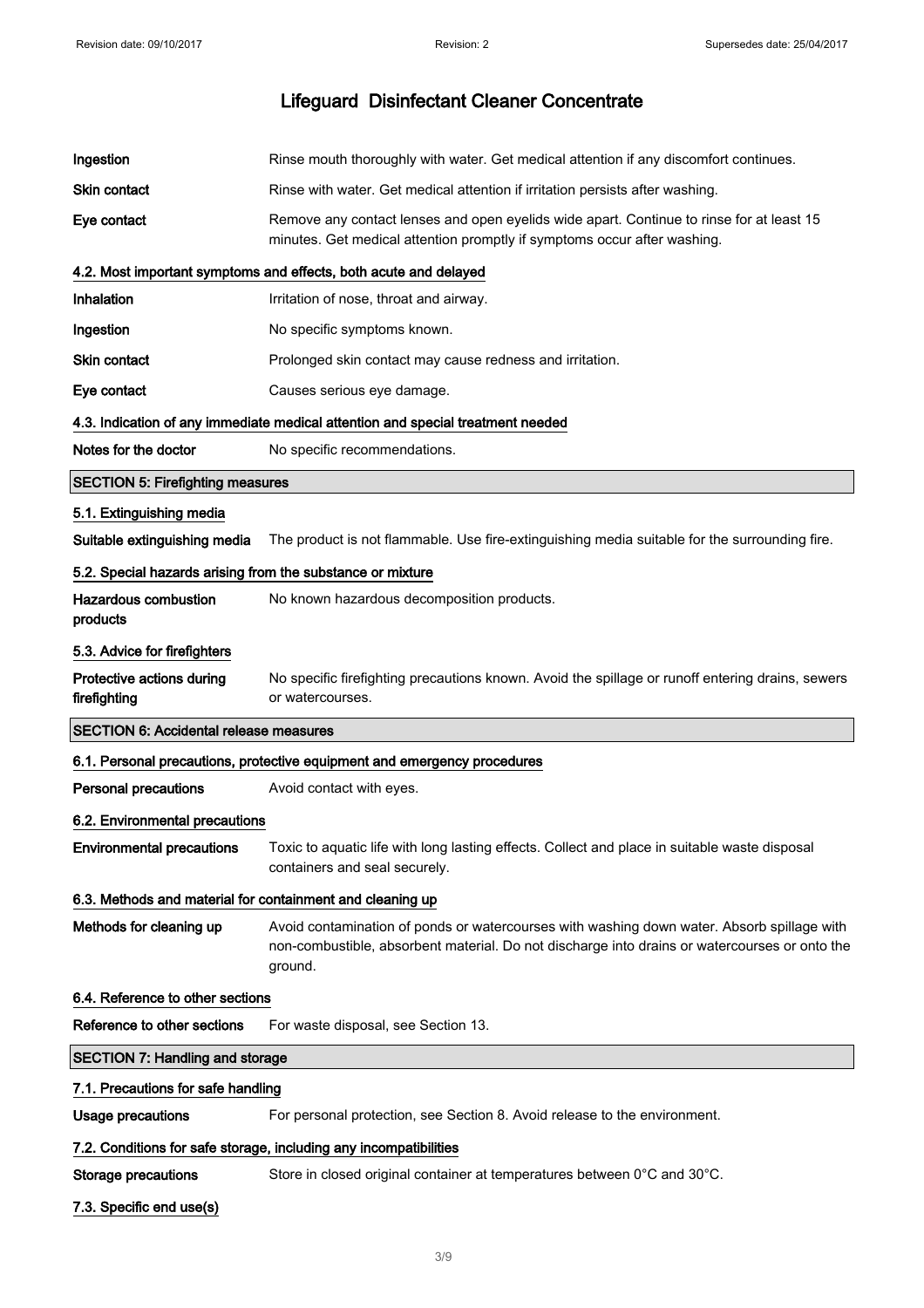| Specific end use(s)                                     | The identified uses for this product are detailed in Section 1.2.                                                                                                                                                                                                                                                                        |
|---------------------------------------------------------|------------------------------------------------------------------------------------------------------------------------------------------------------------------------------------------------------------------------------------------------------------------------------------------------------------------------------------------|
| <b>SECTION 8: Exposure Controls/personal protection</b> |                                                                                                                                                                                                                                                                                                                                          |
| 8.1. Control parameters                                 |                                                                                                                                                                                                                                                                                                                                          |
| Ingredient comments                                     | None.                                                                                                                                                                                                                                                                                                                                    |
|                                                         |                                                                                                                                                                                                                                                                                                                                          |
|                                                         | ALKYL BENZYL DIMETHYL AMMONIUM CHLORIDE (CAS: 68424-85-1)                                                                                                                                                                                                                                                                                |
| <b>DNEL</b>                                             | Workers - Inhalation; Long term systemic effects: 3.96 mg/m <sup>3</sup>                                                                                                                                                                                                                                                                 |
|                                                         | Workers - Dermal; Long term systemic effects: 5.7 mg/kg/day                                                                                                                                                                                                                                                                              |
|                                                         | General population - Inhalation; Long term systemic effects: 1.64 mg/m <sup>3</sup>                                                                                                                                                                                                                                                      |
|                                                         | General population - Dermal; Long term systemic effects: 3.4 mg/kg/day                                                                                                                                                                                                                                                                   |
|                                                         | General population - Oral; Long term systemic effects: 3.4 mg/kg/day                                                                                                                                                                                                                                                                     |
| <b>PNEC</b>                                             | - Fresh water; 0.0009 mg/l                                                                                                                                                                                                                                                                                                               |
|                                                         | - Marine water; 0.00096 mg/l                                                                                                                                                                                                                                                                                                             |
|                                                         | - Intermittent release; 0.00016 mg/l                                                                                                                                                                                                                                                                                                     |
|                                                         | $-$ STP; 0.4 mg/l                                                                                                                                                                                                                                                                                                                        |
|                                                         | - Sediment (Freshwater); 12.27 mg/kg                                                                                                                                                                                                                                                                                                     |
|                                                         | - Sediment (Marinewater); 13.09 mg/kg                                                                                                                                                                                                                                                                                                    |
|                                                         | - Soil; 7 mg/kg                                                                                                                                                                                                                                                                                                                          |
|                                                         | ALANINE, N,N-BIS(CARBOXYMETHYL),-TRISODIUM SALT (CAS: 164462-16-2)                                                                                                                                                                                                                                                                       |
| <b>DNEL</b>                                             | Workers - Inhalation; Short term systemic effects, local effects: 40 mg/m <sup>3</sup>                                                                                                                                                                                                                                                   |
|                                                         | Workers - Inhalation; Long term systemic effects: 40 mg/m <sup>3</sup>                                                                                                                                                                                                                                                                   |
|                                                         | Workers - Inhalation; Long term local effects: 4 mg/m <sup>3</sup>                                                                                                                                                                                                                                                                       |
|                                                         | Consumer - Inhalation; Short term local effects, systemic effects: 20 mg/m <sup>3</sup>                                                                                                                                                                                                                                                  |
|                                                         | Consumer - Inhalation; Long term systemic effects: 20 mg/m <sup>3</sup>                                                                                                                                                                                                                                                                  |
|                                                         | Consumer - Inhalation; Long term local effects: 2 mg/m <sup>3</sup>                                                                                                                                                                                                                                                                      |
|                                                         | Consumer - Oral; Short term systemic effects: 85 mg/kg/day                                                                                                                                                                                                                                                                               |
|                                                         | Consumer - Oral; Long term systemic effects: 17 mg/kg/day                                                                                                                                                                                                                                                                                |
| <b>PNEC</b>                                             | - Fresh water; 2 mg/l                                                                                                                                                                                                                                                                                                                    |
|                                                         | - Marine water; .2 mg/l                                                                                                                                                                                                                                                                                                                  |
|                                                         | - Intermittent release; 1 mg/l                                                                                                                                                                                                                                                                                                           |
|                                                         | - Sediment (Freshwater); 24 mg/kg                                                                                                                                                                                                                                                                                                        |
|                                                         | - STP; 100 mg/l                                                                                                                                                                                                                                                                                                                          |
|                                                         | - Soil; 2.5 mg/kg                                                                                                                                                                                                                                                                                                                        |
| 8.2. Exposure controls                                  |                                                                                                                                                                                                                                                                                                                                          |
| Appropriate engineering<br>controls                     | Not relevant.                                                                                                                                                                                                                                                                                                                            |
| Eye/face protection                                     | Eyewear complying with an approved standard should be worn if a risk assessment indicates<br>eye contact is possible.                                                                                                                                                                                                                    |
| Hand protection                                         | Chemical-resistant, impervious gloves complying with an approved standard should be worn if<br>a risk assessment indicates skin contact is possible. The most suitable glove should be<br>chosen in consultation with the glove supplier/manufacturer, who can provide information<br>about the breakthrough time of the glove material. |
| <b>Hygiene measures</b>                                 | When using do not eat, drink or smoke.                                                                                                                                                                                                                                                                                                   |
| <b>Respiratory protection</b>                           | No specific recommendations.                                                                                                                                                                                                                                                                                                             |
| <b>SECTION 9: Physical and Chemical Properties</b>      |                                                                                                                                                                                                                                                                                                                                          |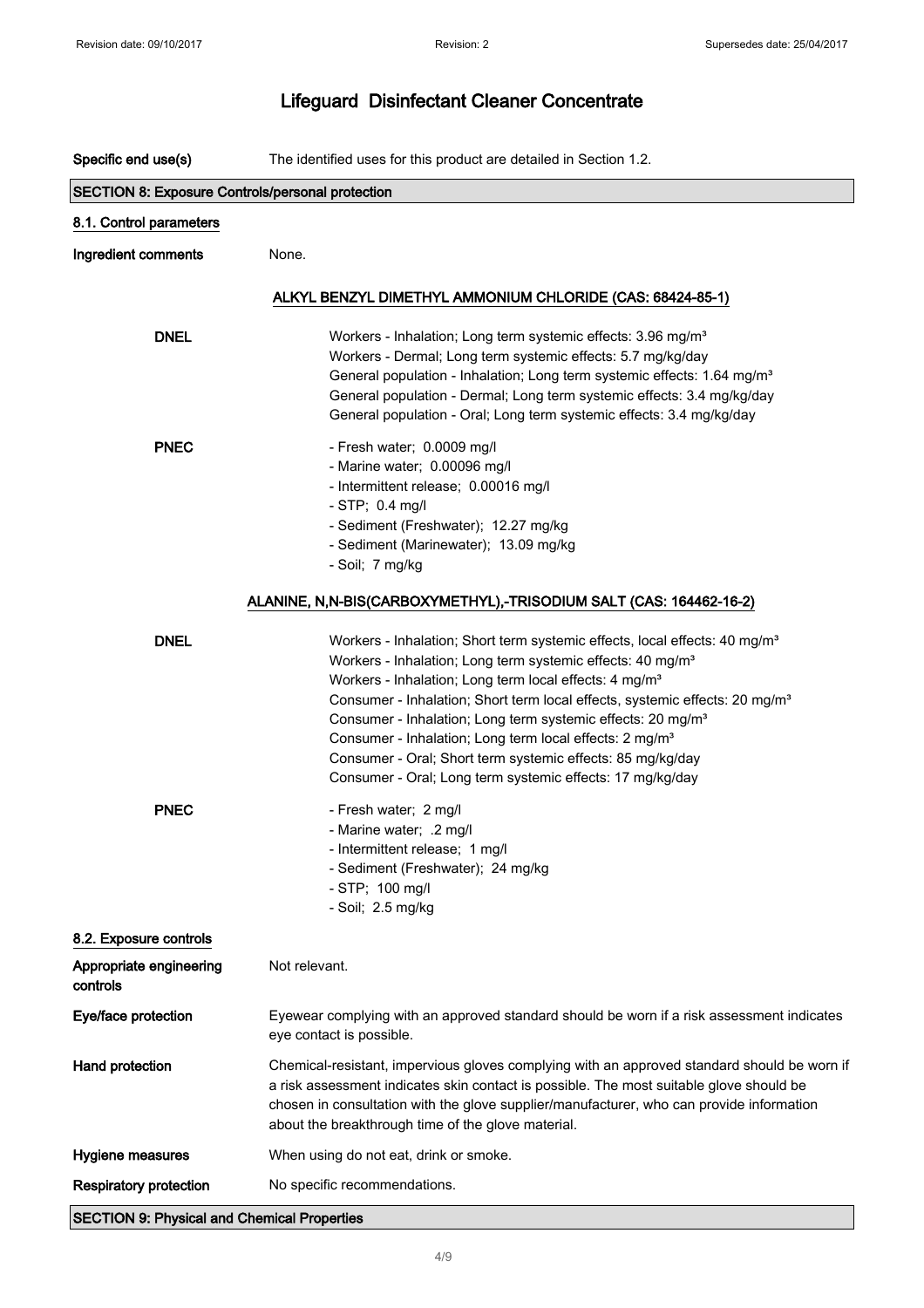| Appearance                                      | Liquid                                                                                                              |
|-------------------------------------------------|---------------------------------------------------------------------------------------------------------------------|
| Colour                                          | Blue.                                                                                                               |
| Odour                                           | Perfume.                                                                                                            |
| <b>Odour threshold</b>                          | Not determined.                                                                                                     |
| pH                                              | pH (diluted solution): 11.5-12.5 10%                                                                                |
| <b>Melting point</b>                            | Not determined.                                                                                                     |
| Initial boiling point and range                 | Not determined.                                                                                                     |
| Flash point                                     | Scientifically unjustified.                                                                                         |
| <b>Evaporation rate</b>                         | Not determined.                                                                                                     |
| Upper/lower flammability or<br>explosive limits | Scientifically unjustified.                                                                                         |
| Vapour pressure                                 | No information available.                                                                                           |
| Vapour density                                  | Not determined.                                                                                                     |
| <b>Relative density</b>                         | Not determined.                                                                                                     |
| <b>Partition coefficient</b>                    | Not determined.                                                                                                     |
| Auto-ignition temperature                       | Scientifically unjustified.                                                                                         |
| <b>Decomposition Temperature</b>                | Not determined.                                                                                                     |
| <b>Viscosity</b>                                | Not determined.                                                                                                     |
| <b>Explosive properties</b>                     | Scientifically unjustified.                                                                                         |
| <b>Oxidising properties</b>                     | Does not meet the criteria for classification as oxidising.                                                         |
| 9.2. Other information                          |                                                                                                                     |
| Other information                               | No information required.                                                                                            |
| <b>SECTION 10: Stability and reactivity</b>     |                                                                                                                     |
| 10.1. Reactivity<br>Reactivity                  | There are no known reactivity hazards associated with this product.                                                 |
| 10.2. Chemical stability                        |                                                                                                                     |
| <b>Stability</b>                                | Stable at normal ambient temperatures.                                                                              |
| 10.3. Possibility of hazardous reactions        |                                                                                                                     |
| Possibility of hazardous<br>reactions           | Not known.                                                                                                          |
| 10.4. Conditions to avoid                       |                                                                                                                     |
| <b>Conditions to avoid</b>                      | There are no known conditions that are likely to result in a hazardous situation.                                   |
| 10.5. Incompatible materials                    |                                                                                                                     |
| <b>Materials to avoid</b>                       | No specific material or group of materials is likely to react with the product to produce a<br>hazardous situation. |
|                                                 |                                                                                                                     |

## 9.1. Information on basic physical and chemical properties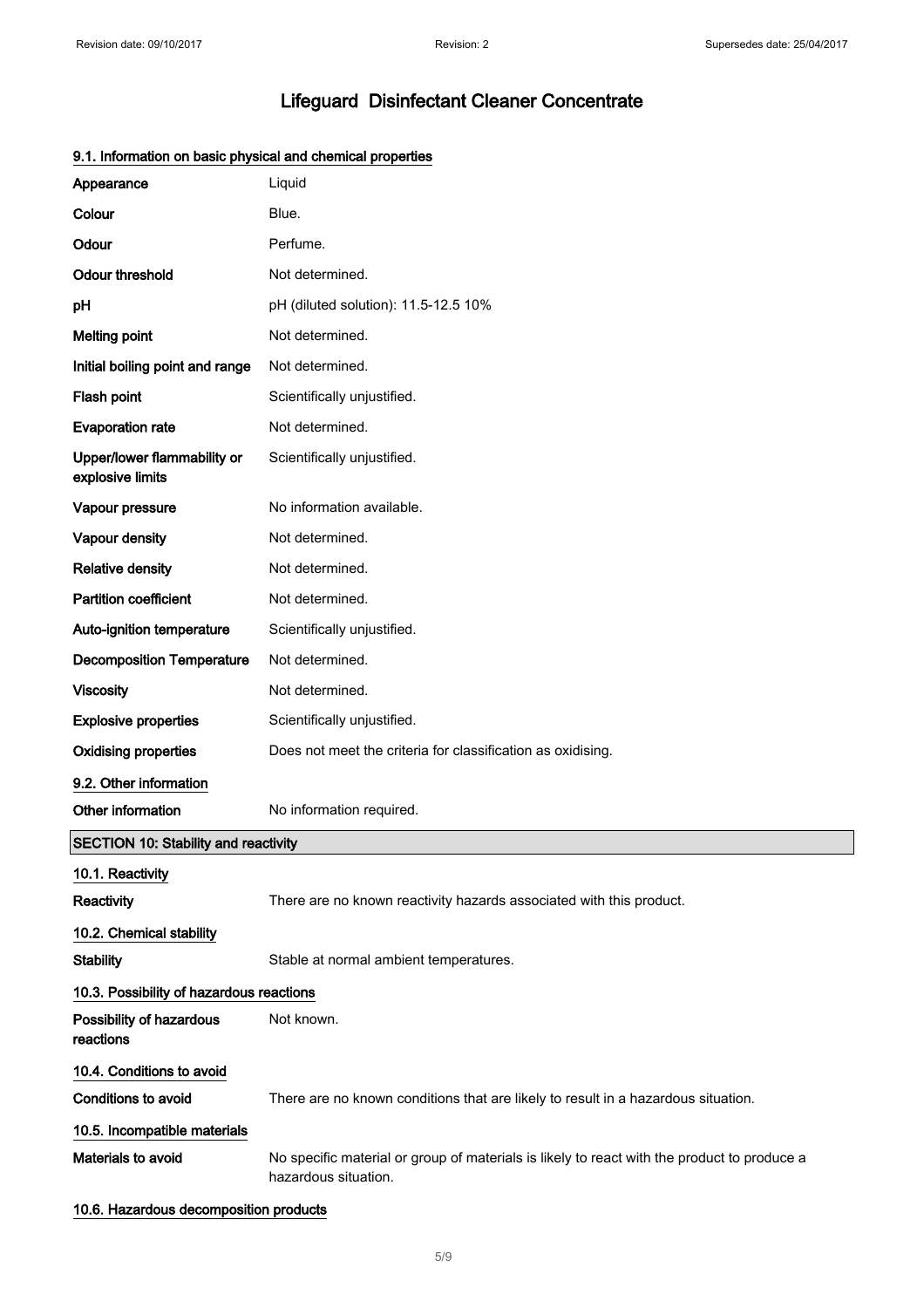Hazardous decomposition products Does not decompose when used and stored as recommended.

| <b>SECTION 11: Toxicological information</b>       |                                                                              |  |
|----------------------------------------------------|------------------------------------------------------------------------------|--|
| 11.1. Information on toxicological effects         |                                                                              |  |
| Acute toxicity - oral                              |                                                                              |  |
| ATE oral (mg/kg)                                   | 6,451.61                                                                     |  |
| Acute toxicity - dermal                            |                                                                              |  |
| Notes (dermal LDso)                                | Based on available data the classification criteria are not met.             |  |
| ATE dermal (mg/kg)                                 | 41,600.0                                                                     |  |
| Acute toxicity - inhalation                        |                                                                              |  |
| Notes (inhalation LC <sub>50</sub> )               | Based on available data the classification criteria are not met.             |  |
| Skin corrosion/irritation                          |                                                                              |  |
| Skin corrosion/irritation                          | Irritating to skin.                                                          |  |
| Serious eye damage/irritation                      |                                                                              |  |
| Serious eye damage/irritation                      | Causes serious eye damage.                                                   |  |
| Respiratory sensitisation                          |                                                                              |  |
| <b>Respiratory sensitisation</b>                   | Based on available data the classification criteria are not met.             |  |
| <b>Skin sensitisation</b>                          |                                                                              |  |
| <b>Skin sensitisation</b>                          | Based on available data the classification criteria are not met.             |  |
| Germ cell mutagenicity                             |                                                                              |  |
| Genotoxicity - in vivo                             | Does not contain any substances known to be mutagenic.                       |  |
| Carcinogenicity                                    |                                                                              |  |
| Carcinogenicity                                    | Does not contain any substances known to be carcinogenic.                    |  |
| Reproductive toxicity                              |                                                                              |  |
| Reproductive toxicity -                            | Does not contain any substances known to be toxic to reproduction.           |  |
| development                                        |                                                                              |  |
| Specific target organ toxicity - single exposure   |                                                                              |  |
| STOT - single exposure                             | No information available.                                                    |  |
| Specific target organ toxicity - repeated exposure |                                                                              |  |
| STOT - repeated exposure                           | No information available.                                                    |  |
| <b>Aspiration hazard</b>                           |                                                                              |  |
| <b>Aspiration hazard</b>                           | Not anticipated to present an aspiration hazard based on chemical structure. |  |
|                                                    |                                                                              |  |
| Inhalation                                         | No specific health hazards known.                                            |  |
| Ingestion                                          | May cause discomfort if swallowed.                                           |  |
| Skin contact                                       | Irritating to skin.                                                          |  |
| Eye contact                                        | Causes serious eye damage.                                                   |  |
| <b>SECTION 12: Ecological Information</b>          |                                                                              |  |

12.1. Toxicity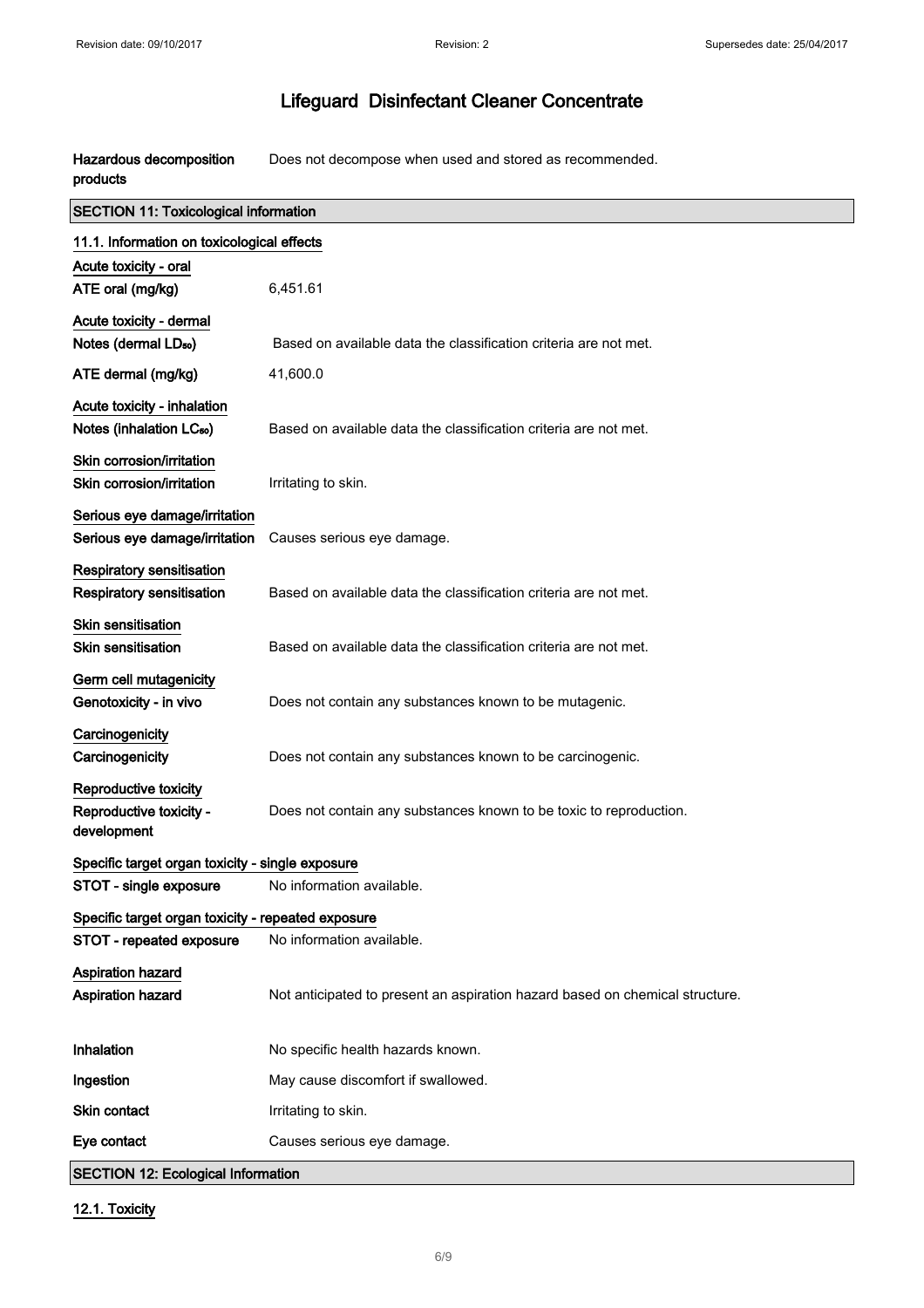| <b>Toxicity</b>                            | Toxic to aquatic life with long lasting effects.                                                                                                                                                                                                                                                                                                                                          |
|--------------------------------------------|-------------------------------------------------------------------------------------------------------------------------------------------------------------------------------------------------------------------------------------------------------------------------------------------------------------------------------------------------------------------------------------------|
| 12.2. Persistence and degradability        |                                                                                                                                                                                                                                                                                                                                                                                           |
| Persistence and degradability              | The surfactant(s) contained in this product complies(comply) with the biodegradability criteria<br>as laid down in Regulation (EC) No. 648/2004 on detergents. Data to support this assertion<br>are held at the disposal of the competent authorities of the Member States and will be made<br>available to them at their direct request, or at the request of a detergent manufacturer. |
| 12.3. Bioaccumulative potential            |                                                                                                                                                                                                                                                                                                                                                                                           |
| <b>Bioaccumulative potential</b>           | No data available on bioaccumulation.                                                                                                                                                                                                                                                                                                                                                     |
| <b>Partition coefficient</b>               | Not determined.                                                                                                                                                                                                                                                                                                                                                                           |
| 12.4. Mobility in soil                     |                                                                                                                                                                                                                                                                                                                                                                                           |
| <b>Mobility</b>                            | The product is soluble in water.                                                                                                                                                                                                                                                                                                                                                          |
| 12.5. Results of PBT and vPvB assessment   |                                                                                                                                                                                                                                                                                                                                                                                           |
| Results of PBT and vPvB<br>assessment      | This product does not contain any substances classified as PBT or vPvB.                                                                                                                                                                                                                                                                                                                   |
| 12.6. Other adverse effects                |                                                                                                                                                                                                                                                                                                                                                                                           |
| Other adverse effects                      | None known.                                                                                                                                                                                                                                                                                                                                                                               |
| <b>SECTION 13: Disposal considerations</b> |                                                                                                                                                                                                                                                                                                                                                                                           |
| 13.1. Waste treatment methods              |                                                                                                                                                                                                                                                                                                                                                                                           |
| <b>General information</b>                 | When handling waste, the safety precautions applying to handling of the product should be<br>considered.                                                                                                                                                                                                                                                                                  |
| <b>Disposal methods</b>                    | Dispose of waste to licensed waste disposal site in accordance with the requirements of the<br>local Waste Disposal Authority. Reuse or recycle products wherever possible.                                                                                                                                                                                                               |
| <b>SECTION 14: Transport information</b>   |                                                                                                                                                                                                                                                                                                                                                                                           |
| 14.1. UN number                            |                                                                                                                                                                                                                                                                                                                                                                                           |
| UN No. (ADR/RID)                           | 3082                                                                                                                                                                                                                                                                                                                                                                                      |
| UN No. (IMDG)                              | 3082                                                                                                                                                                                                                                                                                                                                                                                      |
| UN No. (ICAO)                              | 3082                                                                                                                                                                                                                                                                                                                                                                                      |
| UN No. (ADN)                               | 3082                                                                                                                                                                                                                                                                                                                                                                                      |
| 14.2. UN proper shipping name              |                                                                                                                                                                                                                                                                                                                                                                                           |
| Proper shipping name<br>(ADR/RID)          | ENVIRONMENTALLY HAZARDOUS SUBSTANCE, LIQUID, N.O.S. (CONTAINS ALKYL<br>BENZYL DIMETHYL AMMONIUM CHLORIDE, ALCOHOLS C12-15 ETHOXYLATED)                                                                                                                                                                                                                                                    |
|                                            | Proper shipping name (IMDG) ENVIRONMENTALLY HAZARDOUS SUBSTANCE, LIQUID, N.O.S. (CONTAINS ALKYL<br>BENZYL DIMETHYL AMMONIUM CHLORIDE, ALCOHOLS C12-15 ETHOXYLATED)                                                                                                                                                                                                                        |
| Proper shipping name (ICAO)                | ENVIRONMENTALLY HAZARDOUS SUBSTANCE, LIQUID, N.O.S. (CONTAINS ALKYL<br>BENZYL DIMETHYL AMMONIUM CHLORIDE, ALCOHOLS C12-15 ETHOXYLATED)                                                                                                                                                                                                                                                    |
| Proper shipping name (ADN)                 | ENVIRONMENTALLY HAZARDOUS SUBSTANCE, LIQUID, N.O.S. (CONTAINS ALKYL<br>BENZYL DIMETHYL AMMONIUM CHLORIDE, ALCOHOLS C12-15 ETHOXYLATED)                                                                                                                                                                                                                                                    |
| 14.3. Transport hazard class(es)           |                                                                                                                                                                                                                                                                                                                                                                                           |
| <b>ADR/RID class</b>                       | 9                                                                                                                                                                                                                                                                                                                                                                                         |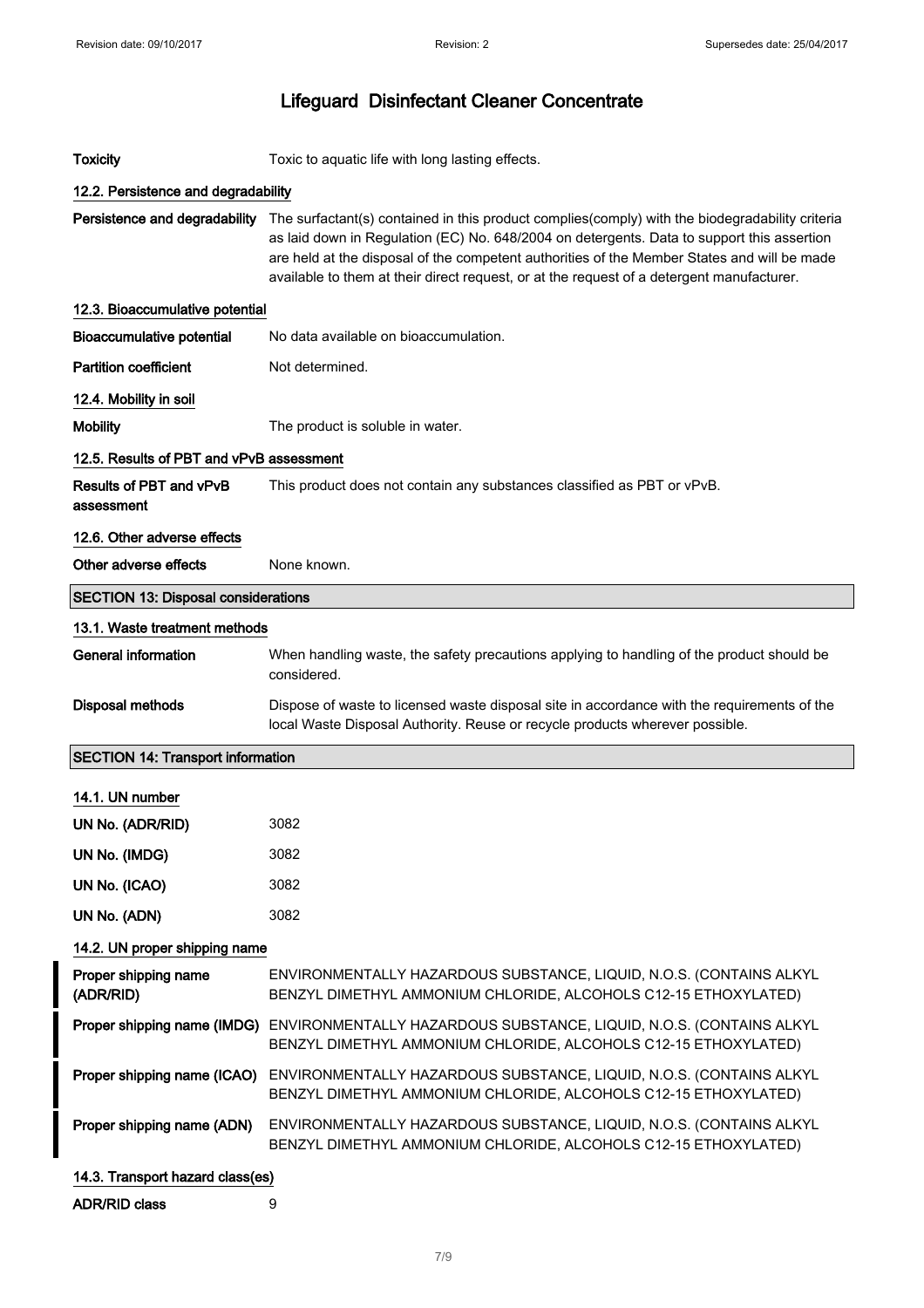| ADR/RID classification code | M6 |
|-----------------------------|----|
| <b>ADR/RID label</b>        | 9  |
| <b>IMDG class</b>           | я  |
| ICAO class/division         | g  |
| ADN class                   | g  |
|                             |    |

# Transport labels

| 14.4. Packing group          |   |
|------------------------------|---|
| <b>ADR/RID packing group</b> | Ш |
| <b>IMDG packing group</b>    | Ш |
| ADN packing group            | Ш |
| ICAO packing group           | Ш |
|                              |   |

#### 14.5. Environmental hazards

Environmentally hazardous substance/marine pollutant



#### 14.6. Special precautions for user

| EmS                                              | $F-A, S-F$ |
|--------------------------------------------------|------------|
| ADR transport category                           | 3          |
| <b>Emergency Action Code</b>                     | $\cdot 37$ |
| <b>Hazard Identification Number</b><br>(ADR/RID) | 90         |

14.7. Transport in bulk according to Annex II of MARPOL and the IBC Code

Transport in bulk according to Not applicable. Annex II of MARPOL 73/78 and the IBC Code

## SECTION 15: Regulatory information

## 15.1. Safety, health and environmental regulations/legislation specific for the substance or mixture

| Regulation (EC) No 1907/2006 of the European Parliament and of the Council of 18<br>December 2006 concerning the Registration, Evaluation, Authorisation and Restriction of |
|-----------------------------------------------------------------------------------------------------------------------------------------------------------------------------|
| Chemicals (REACH) (as amended).                                                                                                                                             |
| Regulation (EC) No 1272/2008 of the European Parliament and of the Council of 16                                                                                            |
| December 2008 on classification, labelling and packaging of substances and mixtures (as<br>amended).                                                                        |
| REGULATION (EU) No 528/2012 (as amended) concerning the making available on the<br>market and use of biocidal products.                                                     |
|                                                                                                                                                                             |

#### HSNO Approval No:

15.2. Chemical safety assessment